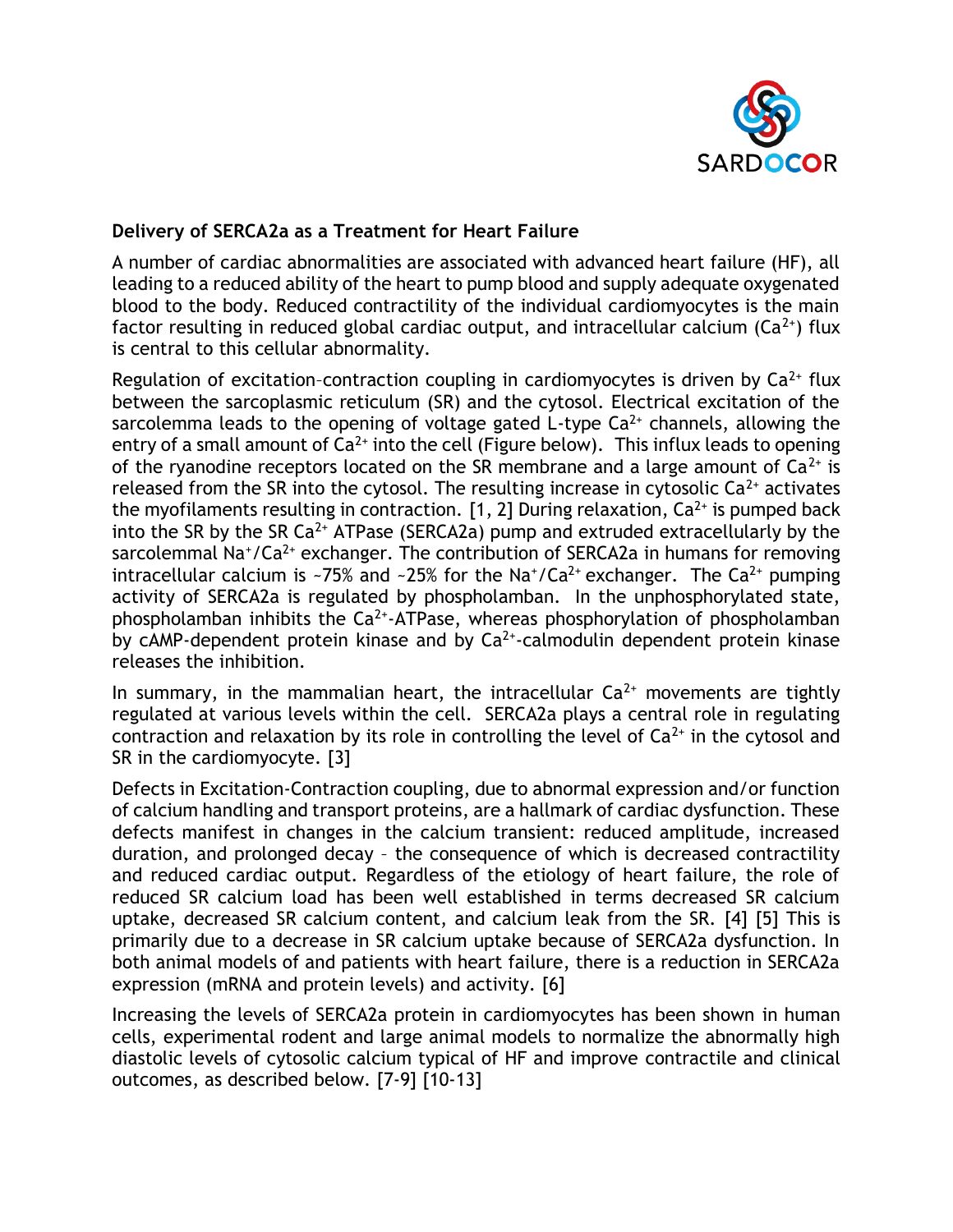

SARDOCOR proposes to investigate gene transfer as a method to restore SERCA2a function in heart failure patients using a recombinant adeno-associated viral vector (AAV), which consists of an AAV serotype 1 capsid and contains the human SERCA2a cDNA flanked by ITRs derived from AAV serotype 2 (AAV1/SERCA2a).



 **Figure : Ca2+ Handling Proteins Involved in Intracellular Ca2+ Movement**

In addition to the role in cardiomyocytes, SERCA2a also has a role in skeletal muscle, the diaphragm, vascular smooth muscle, and endothelial cells. Both moderate and high intensity exercise increase the relative SERCA2a isoform expression in cardiac and skeletal muscle cells. SERCA2a gene transfer also results in increased coronary blood flow in a diabetic rat model. Finally, increasing SERCA2a levels via gene transfer inhibits vascular smooth muscle proliferation.